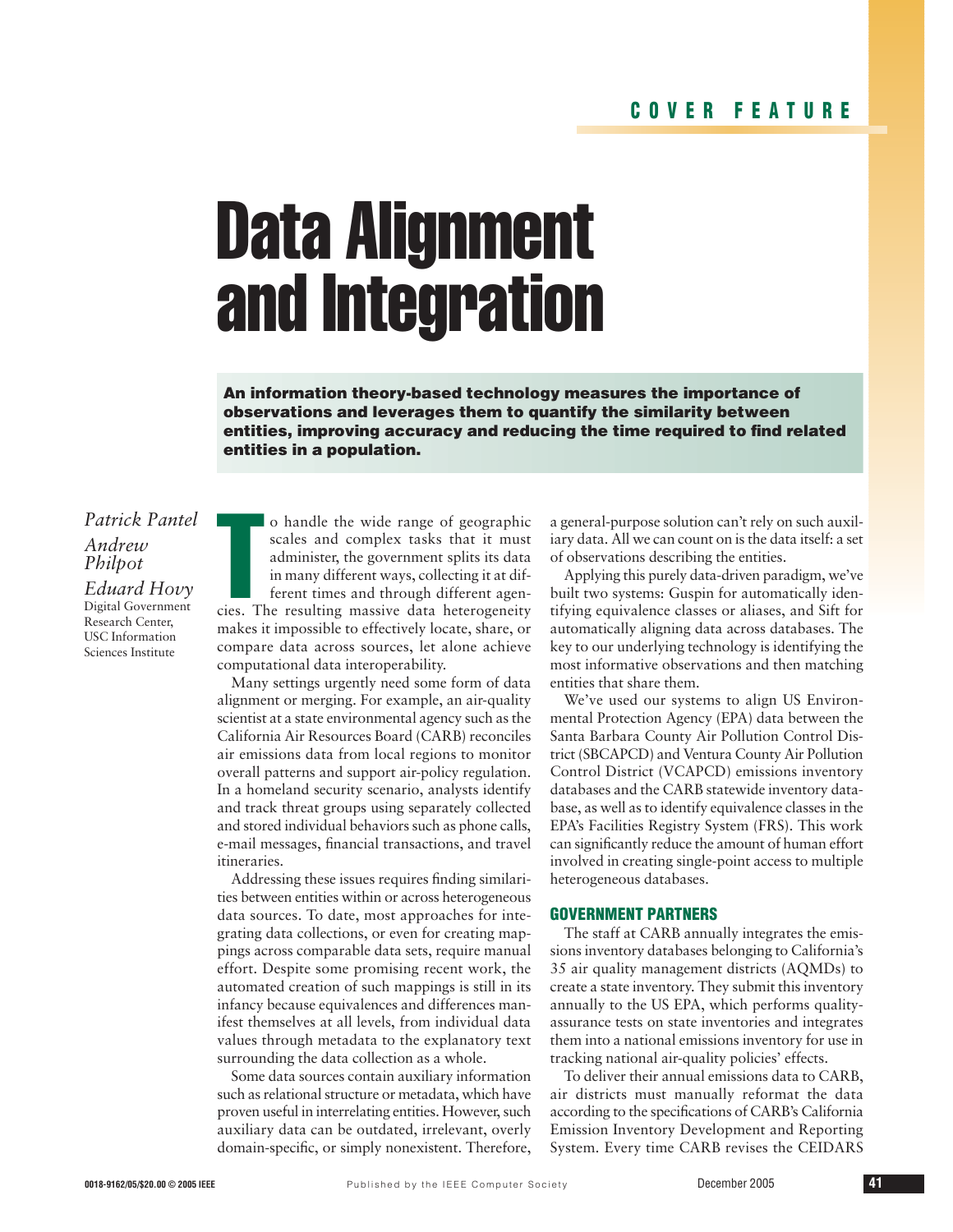**Comparing all data in a large collection housed in one or more databases can be an overwhelming task.**

data dictionary (as it did in 2002 and several other times recently), AQMD staff must translate emissions data into the new format. Likewise, when CARB provides emissions data to the US EPA's National Emission Inventory (NEI), the CARB staff must expend significant effort translating data into the required format. Our goal with this data set is to automatically integrate the AQMD databases with the CARB database.

The FRS is a centrally managed database recording information about US facilities such as refineries, gas stations, and manufacturing sites that are subject to environmental regulations. Because various sources provide the FRS entries, the database contains many duplicates. Our goal for this data set is to automatically discover the duplicate entries.

#### **INFORMATION MODEL**

Comparing all data in a large collection housed in one or more databases can be an overwhelming task. But not all data is equally useful for comparison. Some observations are more informative and important than others.

When assessing the similarity between entities, important observations should be weighted higher than less important ones. The "Leveraging Important Data" sidebar provides an intuitive example of this concept.

Claude Shannon's classic 1948 article provides a way of measuring the information content of events.1 This theory of information provides a pointwise mutual information metric quantifying the association strength between two events by measuring the amount of information one event tells us about the other. By applying this theory to our problem, we can identify the most important observations for each entity in a population.

Formally, pointwise mutual information quantifies the association strength between two events. It essentially measures the amount of information one event *x* gives about another event *y*, where  $P(x)$ denotes the probability that *x* occurs, and *P*(*x, y*) the probability that both events occur jointly:

$$
mi(x, y) = \log \frac{P(x, y)}{P(x)P(y)}
$$

Pointwise mutual information compares two models (using Kullback-Leibler, or KL, divergence<sup>2</sup>) for predicting the co-occurrence of *x* and *y*: One model is the maximum-likelihood estimate (MLE) of the joint probability of *x* and *y,* and the other is the MLE of *x* and *y* occurring independently. Pointwise mutual information is high when *x* and *y* occur together more often than they would by chance, which is computed by the probability of *x* and *y* occurring independently.

In the example from Figure A2 in the sidebar, assuming that the total frequency count of all phone calls from all people is  $1.32 \times 10^{12}$ , then the pointwise mutual information between events *John* and *calls-to-DC* is:

$$
mi(John, calls-to-DC.) =
$$
  

$$
\frac{336}{\log \frac{1,300,281}{1,300,281} \times \frac{1606}{1.32 \times 10^{12}}} = 5.33
$$

and between *John* and *calls-to-Bogota* is

$$
mi(John, calls-to-Bogota) =
$$
  

$$
\frac{21}{\log \frac{1.32 \times 10^{12}}{227} \times \frac{1606}{1.32 \times 10^{12}}} = 7.88
$$

#### **COMPUTING SIMILARITY**

Given a method of ranking observations by their relative importance, we still need a comparison metric for determining the similarity between two entities. The metric must not be too sensitive to unseen observations—that is, the absence of a matching observation is not as strong an indicator of dissimilarity as the presence of one is an indicator of similarity. (Some metrics, such as the Euclidean distance, don't make this distinction.)

Many metrics could apply here. We chose one of the more common ones: the cosine coefficient metric. The similarity between each pair of entities *ei* and *ej* , using the cosine coefficient metric, $3$  is given by:

$$
sim(e_i, e_j) = \frac{\sum m i(e_i, o) \times mi(e_j, o)}{\sqrt{\sum_{o} mi(e_i, o)^2 \times \sum_{o} mi(e_j, o)^2}}
$$

where *o* ranges through all possible observations (for example, phone calls). This measures the cosine of the angle between two pointwise mutual information vectors. A similarity of 0 indicates orthogonal vectors (that is, unrelated entities), whereas a similarity of 1 indicates identical vectors. Two very similar elements will have vectors that are very close, and their angle's cosine will approach 1.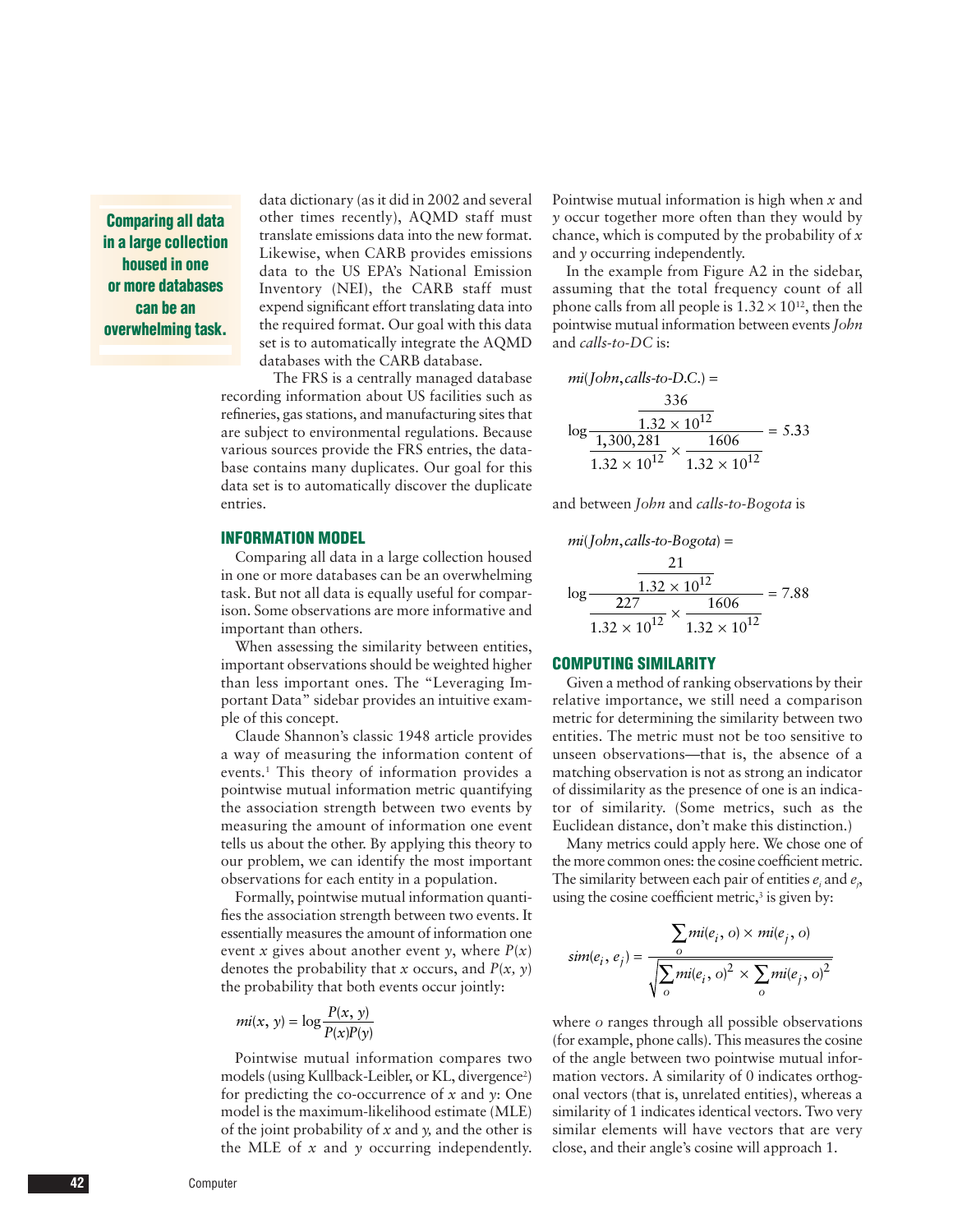#### **Leveraging Important Data**

Claude Shannon's classic 1948 article gives us a way to measure the information content of events. Shannon's theory of information provides a pointwise mutual information metric that quantifies the association between two events by measuring the amount of information one event tells us about the other.

The following scenario illustrates the power of pointwise mutual information.

Assume you're a narcotics officer charged with tracking two individuals—John Doe and Alex Forrest—from a population of Southern California residents. Would knowing that last year both John and Alex called Hollywood about 21 times a month increase your confidence that John and Alex are the same person or from the same social group? Possibly.

Now, suppose we also told you that John and Alex both called Bogota about 21 times a month. Intuitively, this observation yields considerably more evidence that John and Alex are similar because not many Southern California residents call Bogota so frequently. Measuring the relative importance of such observations—calling Hollywood and calling Bogota—and leveraging them to compute similarities is the key to our approach.

Table A lists John's most frequently called cities along with the call frequencies. It's not surprising that a Californian would call Los Angeles, Culver City, Anaheim, and even Washington, D.C. If Alex had similar calling patterns to these four cities, it would somewhat increase our confidence that he and John are similar, but obviously our confidence would increase much more if Alex also called the more unusual cities, Bogota and Medellin.

Looking only at the call frequencies in Figure A1, we would place more importance on matching calls to Los Angeles than to Bogota. But mutual information provides a framework for reranking calls by their relative importance (information con-

|          | Table A. Frequency of phone calls that John Doe placed |  |  |  |  |
|----------|--------------------------------------------------------|--|--|--|--|
| monthly. |                                                        |  |  |  |  |

| City               | <b>Call frequency</b> | City          | <b>Call frequency</b> |
|--------------------|-----------------------|---------------|-----------------------|
| Los Angeles        | 571                   | <b>Boston</b> | 34                    |
| Washington, D.C.   | 336                   | Ventura       | 33                    |
| Hamburg            | 234                   | St. Louis     | 31                    |
| <b>Culver City</b> | 199                   | <b>Bogota</b> | 21                    |
| Anaheim            | 103                   | Hollywood     | 21                    |
| Leipzig            | 59                    | Covina        | 20                    |
| <b>Medellin</b>    | 51                    | Long Beach    | 16                    |
| <b>Toronto</b>     | 38                    | Carson        | 16                    |

tent). Figure A1 shows the frequencies of John calling Washington, D.C., John calling any city, and anyone calling Washington, D.C.; Figure A2 illustrates the same for Bogota. Although John calls Washington, D.C., more frequently than Bogota, many more people in the population call Washington, D.C., than Bogota.

Pointwise mutual information leverages this observation by adding importance for a city to which John calls frequently and deducting importance if many people in the general population call the same city. Table B shows the results of reranking the cities by the pointwise mutual information measure.



**Figure A. Identifying important observations in our homeland residents: (1) frequency of calls that John and others placed to that John and others placed to Bogota and other cities.**

| mation.            |                          |                   |                          |
|--------------------|--------------------------|-------------------|--------------------------|
| City               | <b>Reranked</b><br>score | City              | <b>Reranked</b><br>score |
| <b>Bogota</b>      | 7.88                     | Ventura           | 4.38                     |
| <b>Medellin</b>    | 7.05                     | Toronto           | 4.36                     |
| Leipzig            | 5.78                     | <b>Boston</b>     | 4.31                     |
| Hamburg            | 5.58                     | Covina            | 2.91                     |
| <b>Culver City</b> | 5.48                     | St. Louis         | 2.40                     |
| Washington, D.C.   | 5.33                     | <b>Long Beach</b> | 2.03                     |
| <b>Los Angeles</b> | 4.77                     | Carson            | 1.62                     |
| Anaheim            | 4.46                     | Hollywood         | 1.43                     |

**Table B. Reranking results of phone calls by pointwise infor-**

**security scenario of phone calls placed by Southern California Washington, D.C., and other cities; and (2) frequency of calls**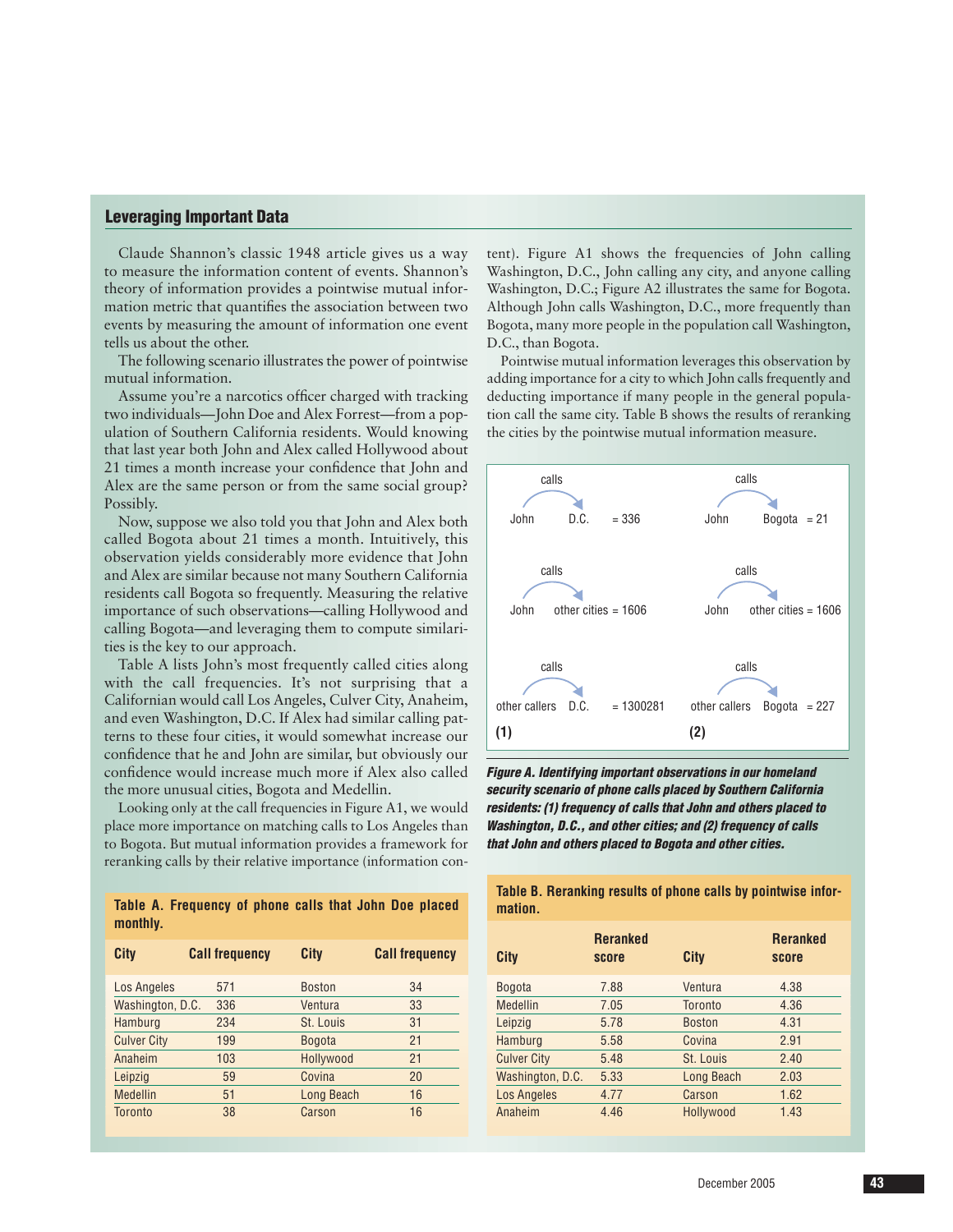

**Figure 1. Guspin's search interface. In this example, facility 189 from the EPA's Facilities Registry System is most similar to facilities 79 and 300. A user can click on a facility name to view its observation data or on "why?" for a comparison of observation data from facilities 189, 79, and 300.**

#### **SYSTEMS**

We've applied the technology to several problems, including automatically building a word thesaurus, discovering concepts, inducing paraphrases, and identifying aliases in a homeland security scenario (www.isi.edu/~pantel).

In the digital government context, we've built two Web tools—Guspin and Sift—and applied them to problems the EPA faces. At their core, both systems employ pointwise mutual information and similarity models.

#### **Guspin**

Guspin (http://guspin.isi.edu) is a general-purpose tool for finding equivalence classes within a population. It provides a simple user interface that lets a user upload one or multiple data files containing observations for a population. The system identifies duplicate (or near-duplicate) entities and presents the results to the user for browsing or download.

We used Guspin to identify duplicates in our two test sets (the CARB and AQMD emissions inventories and the FRS). For the CARB and SBCAPCD 2001 emissions inventories, Guspin extracted

- 50 percent of the matching facilities with 100 percent accuracy,
- 75 percent of the matching facilities with 90 percent accuracy, and
- 89 percent of the matching facilities with 92 percent accuracy for a given facility and its top-5 mappings.

Our second test used a sample of the FRS. Each FRS record includes a particular facility's name, address, state, and zip code. We upload the FRS data through Guspin's Web interface. Guspin measures the mutual information between entities and observations, computes the similarity between each entity pair, clusters entities into equivalence classes, and provides a browsing tool that an analyst can use to find equivalence classes and navigate a population's similarity space. The analyst can also download the resulting Guspin analysis for further examination.

With Guspin's search feature, users can search for individual entities. For example, Guspin found that facility 189 is grouped with facilities 300 and 79. Figure 1 shows the results of a search for facility 189's most similar entities. For each similar entity, Guspin shows the cosine similarity score and a "why?" link, which lets the user compare observations of the two facilities (recall that we use important observations to compute the similarity between entities).

Figure 2 shows comparisons between observations for facilities 189 and 79 and between observations for facilities 189 and 300. Blue and green observations apply to only one of the two facilities, whereas both facilities share red observations. The figure lists observations in descending order of mutual information scores.

For very similar entities, we expect that the most important observations (those at the top of the list) will be red. In fact, even though Figure 2 shows that facilities 189 and 79 share fewer common observations than facilities 79 and 300, the similarity between facilities 189 and 79 is greater because they share more important features (that is, more red features are at the top of the list).

Guspin is useful for other tasks. For example, it can identify occurrences of plagiarism in essays by representing essays with the words they contain. Or, it can help researchers find coregulated genes by representing genes with their expressions in a series of microarray experiments.

#### **Sift**

Sift (http://sift.isi.edu) is a Web-based application portal for cross-database alignment.<sup>4</sup> Given two relational data sources, Sift helps answer the question, Which rows, columns, or tables from source 1 have high correspondence with (all or part of) some parallel constructs from source 2? Most previous attempts at intersource alignment rely heavily on metadata, such as table and column names and data types.<sup>5</sup> Yet, as noted earlier, metadata is often unreliable or unavailable.

Sift provides most of the same functionality as Guspin, but adds control over the definition and use of observations in the data sources. Whereas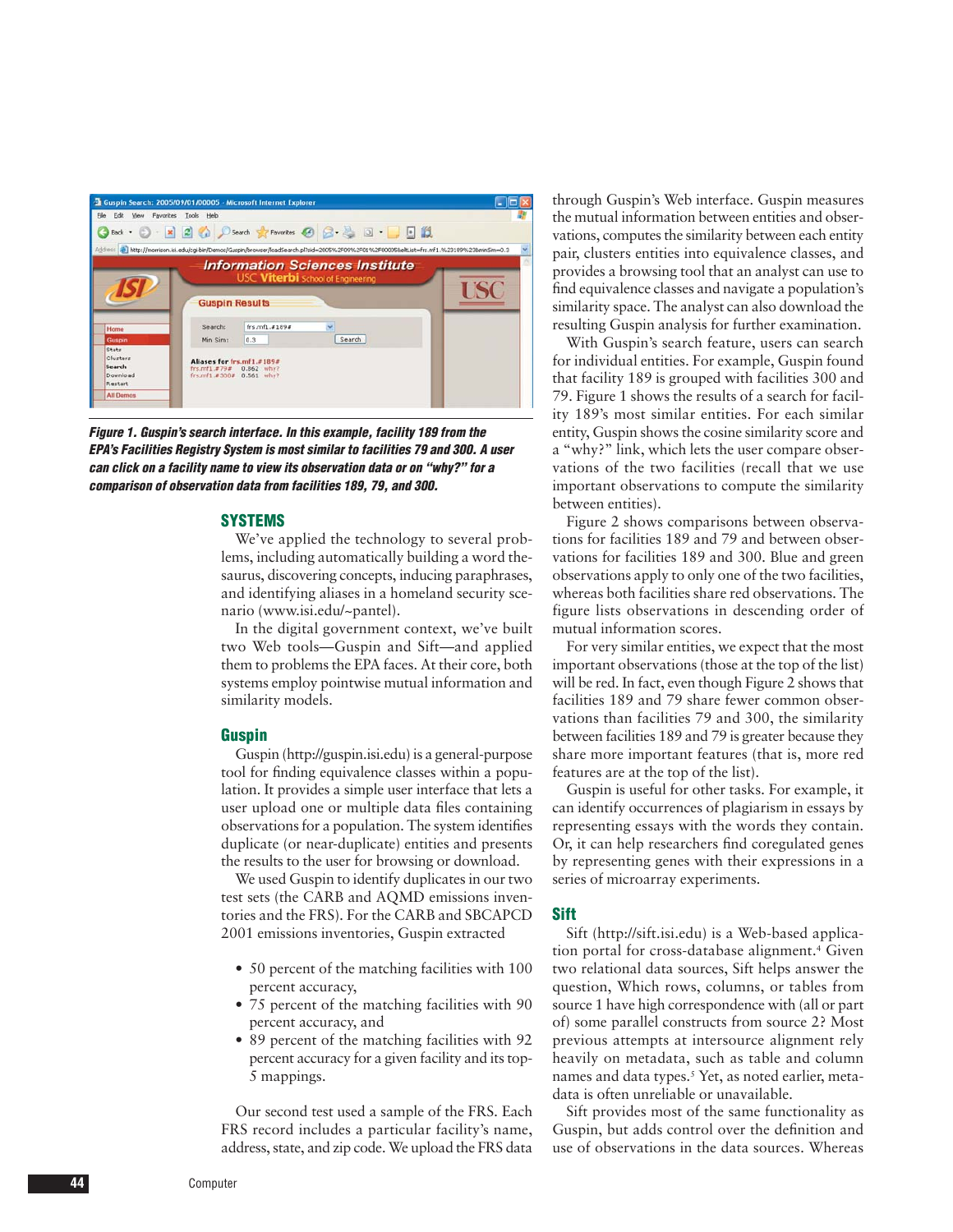

**Figure 2. Guspin comparison of two entities' observations. (a) Comparison of observations for facilities 189 and 79 (similarity = 0.862) and (b) comparison of observations for facilities 189 and 300 (similarity = 0.561).Observations are sorted in decreasing order of pointwise mutual information scores. Blue and green observations apply to only one of the facilities; red observations are shared by both.** 

Guspin takes a population description as input, Sift more narrowly draws input from a pair of relational databases. The user controls which database elements to include in the alignment (for example, columns, rows, and tables).

Table 1 shows database column fragments taken from two databases, A and B. Because none of the observations in the data fields overlap exactly, Guspin wouldn't be able to find any match. Sift overcomes this problem by preprocessing observations to identify known observation types, such as phone numbers, zip codes, time, and date. Sift can then reformulate the observations into their atomic parts. For example, a phone number's atomic representation could be the area code and local phone number, whereas a date's atomic representation would be its month, day, and year components.

After this preprocessing, Sift reformulates the first field of the example in Table 1, A.T1.phone\_number, to 310 and 555-6789. Sift then matches these observations to those in B.T2.area\_code and B.T2. local\_phone. The user controls which reformulations to apply.

Consider CARB's task of creating an annual emissions inventory for California—that is, a catalog of the emitting facilities, processes, and devices in the state's 35 local AQMDs and the measurement or estimated toxic and criteria pollutants they produce.

Here, we consider the column alignment between CARB and the SBCAPCD. The CARB and SBCAPCD emissions inventory databases used in our experiments each contain approximately 300 columns, thus a completely naïve human must consider approximately 90,000 alignment decisions in the worst case.

After selecting reformulation parameters, Sift measures the mutual information between columns and observations (data fields), computes the similarity between each pair of columns, and presents the user with an interface for browsing the alignment.

Figure 3 shows a correct alignment discovered by Sift for the columns containing process descriptions.

Sift also displays the most important observations contributing to the alignment (including the pointwise mutual information scores and frequency).

Like Guspin, Sift provides a "why did these match?" link for comparing the observations of the two aligned columns. Figure 4 illustrates why Sift aligns the process description columns. It shows a complete view of the observations for both columns. The observations are in descending order of pointwise mutual information. Observations in red belong in both columns, whereas observations in blue are from the SBCAPCD column only, and observations in green are from the CARB column only. Sift aligns the two columns because they share many high mutual information observations.

Sift discovered 295 alignments, of which 75 percent were correct. Of the 306 true alignments, Sift identified 221, or 72 percent. Interestingly, when Sift finds a correct alignment for a given column, it finds it in the first two returned candidate alignments.

Considering only two candidate alignments for each possible column will reduce the number of possible decisions a human expert makes. Assuming that we must consider each of the 90,000 candidate alignments (in practice, human experts easily reject many alignments) and that for each column Sift outputs at most *k* alignments, a human expert would have to inspect only  $k \times 300$  alignments. For  $k = 2$ , a human must inspect only 0.67 percent of the possible alignment decisions, an enormous time savings.

| Table 1. Database column fragments. |                           |                             |  |  |  |
|-------------------------------------|---------------------------|-----------------------------|--|--|--|
| A.T <sub>1</sub> .<br>phone_number  | <b>B.T2.</b><br>area code | <b>B.T2.</b><br>local_phone |  |  |  |
| 310-555-6789                        | 310                       | 555-6789                    |  |  |  |
| 310-666-0987                        | 310                       | 666-0987                    |  |  |  |
| 213-777-9393                        | 310                       | 777-9393                    |  |  |  |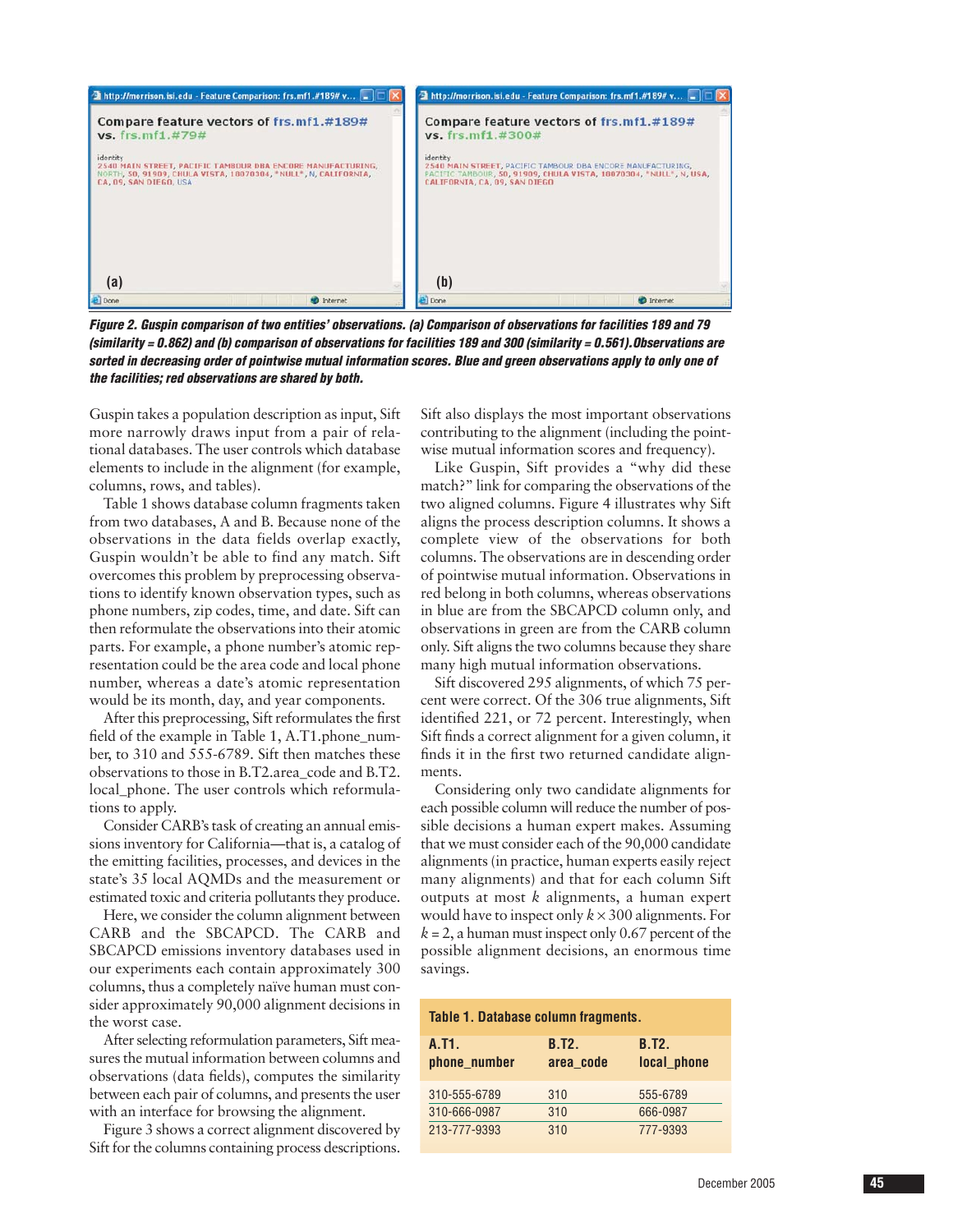

**Figure 3. Sift display. Sift discovered a correct alignment between the process description columns in the Santa Barbara County Air Pollution Control District and California Air Resources Board databases.**

| - 131<br><b>Explored Features Frame - Microsoft Internet Explorer</b>                                                                                                                                                                                                                                                                                                                                                                                                                                                                                                                                                                                                                                                                                                                                                                                                                                                                                                                                                                                                                                                                                                                                                                                                                                                                                                                                                                                                                                                                                                                                                                                                                                                                                                                                                                                                                                                                                                                                                                                                                                                                                                                                                                                                                                                                                                                                                                                                                                                                                                                                                                                                                                                                                                                                                                                                                                                                                                                                                                                                                                                                                                                                                                                                                                                                                                                                                                                                                                                                                                                                                                                                                                                                                                                                                                                                                                                                                                                                                                                                                                                                                                                                                                                                                                                                                                                                                                                                                                                                                                                                                                                                                                                                                                                                                                                               |
|---------------------------------------------------------------------------------------------------------------------------------------------------------------------------------------------------------------------------------------------------------------------------------------------------------------------------------------------------------------------------------------------------------------------------------------------------------------------------------------------------------------------------------------------------------------------------------------------------------------------------------------------------------------------------------------------------------------------------------------------------------------------------------------------------------------------------------------------------------------------------------------------------------------------------------------------------------------------------------------------------------------------------------------------------------------------------------------------------------------------------------------------------------------------------------------------------------------------------------------------------------------------------------------------------------------------------------------------------------------------------------------------------------------------------------------------------------------------------------------------------------------------------------------------------------------------------------------------------------------------------------------------------------------------------------------------------------------------------------------------------------------------------------------------------------------------------------------------------------------------------------------------------------------------------------------------------------------------------------------------------------------------------------------------------------------------------------------------------------------------------------------------------------------------------------------------------------------------------------------------------------------------------------------------------------------------------------------------------------------------------------------------------------------------------------------------------------------------------------------------------------------------------------------------------------------------------------------------------------------------------------------------------------------------------------------------------------------------------------------------------------------------------------------------------------------------------------------------------------------------------------------------------------------------------------------------------------------------------------------------------------------------------------------------------------------------------------------------------------------------------------------------------------------------------------------------------------------------------------------------------------------------------------------------------------------------------------------------------------------------------------------------------------------------------------------------------------------------------------------------------------------------------------------------------------------------------------------------------------------------------------------------------------------------------------------------------------------------------------------------------------------------------------------------------------------------------------------------------------------------------------------------------------------------------------------------------------------------------------------------------------------------------------------------------------------------------------------------------------------------------------------------------------------------------------------------------------------------------------------------------------------------------------------------------------------------------------------------------------------------------------------------------------------------------------------------------------------------------------------------------------------------------------------------------------------------------------------------------------------------------------------------------------------------------------------------------------------------------------------------------------------------------------------------------------------------------------------------------------------------|
| Ele Edit View Fgyorites Tools Help                                                                                                                                                                                                                                                                                                                                                                                                                                                                                                                                                                                                                                                                                                                                                                                                                                                                                                                                                                                                                                                                                                                                                                                                                                                                                                                                                                                                                                                                                                                                                                                                                                                                                                                                                                                                                                                                                                                                                                                                                                                                                                                                                                                                                                                                                                                                                                                                                                                                                                                                                                                                                                                                                                                                                                                                                                                                                                                                                                                                                                                                                                                                                                                                                                                                                                                                                                                                                                                                                                                                                                                                                                                                                                                                                                                                                                                                                                                                                                                                                                                                                                                                                                                                                                                                                                                                                                                                                                                                                                                                                                                                                                                                                                                                                                                                                                  |
| ○10 · ○ · ■ ■ △ P Sourch ★ Favoritos ④ ② 总 ③ · ■ □ ②                                                                                                                                                                                                                                                                                                                                                                                                                                                                                                                                                                                                                                                                                                                                                                                                                                                                                                                                                                                                                                                                                                                                                                                                                                                                                                                                                                                                                                                                                                                                                                                                                                                                                                                                                                                                                                                                                                                                                                                                                                                                                                                                                                                                                                                                                                                                                                                                                                                                                                                                                                                                                                                                                                                                                                                                                                                                                                                                                                                                                                                                                                                                                                                                                                                                                                                                                                                                                                                                                                                                                                                                                                                                                                                                                                                                                                                                                                                                                                                                                                                                                                                                                                                                                                                                                                                                                                                                                                                                                                                                                                                                                                                                                                                                                                                                                |
| Aphmi @ Ntp://sft.is.edu/cg-bir/easrd/leatures.plq1=SE0001.ivv_process.PROCESS_DESCRIPTIONsg2=ASE0001.pro2003_db.PRDESCAdbpath=/ifs/ad3/phipot/lep/sytem/sft/ao/p2CO23/CO23/CE/Features.hdrishoescores=0                                                                                                                                                                                                                                                                                                                                                                                                                                                                                                                                                                                                                                                                                                                                                                                                                                                                                                                                                                                                                                                                                                                                                                                                                                                                                                                                                                                                                                                                                                                                                                                                                                                                                                                                                                                                                                                                                                                                                                                                                                                                                                                                                                                                                                                                                                                                                                                                                                                                                                                                                                                                                                                                                                                                                                                                                                                                                                                                                                                                                                                                                                                                                                                                                                                                                                                                                                                                                                                                                                                                                                                                                                                                                                                                                                                                                                                                                                                                                                                                                                                                                                                                                                                                                                                                                                                                                                                                                                                                                                                                                                                                                                                            |
| Compare feature vectors of SB2001.inv process.PROCESS DESCRIPTION vs. ASB2001.pro2001 sb.PRDESC                                                                                                                                                                                                                                                                                                                                                                                                                                                                                                                                                                                                                                                                                                                                                                                                                                                                                                                                                                                                                                                                                                                                                                                                                                                                                                                                                                                                                                                                                                                                                                                                                                                                                                                                                                                                                                                                                                                                                                                                                                                                                                                                                                                                                                                                                                                                                                                                                                                                                                                                                                                                                                                                                                                                                                                                                                                                                                                                                                                                                                                                                                                                                                                                                                                                                                                                                                                                                                                                                                                                                                                                                                                                                                                                                                                                                                                                                                                                                                                                                                                                                                                                                                                                                                                                                                                                                                                                                                                                                                                                                                                                                                                                                                                                                                     |
| identity<br>Flashing Loss, CONTROLLED, Unsafe, Working Loss, Catalytic Converter Control, Breathing Loss, UNCONTROLLED, UNPLANNED, Uncontrolled (57% Of 1993),<br>PLANNED: CONTINUOUS, PLANNED: INTERMITTENT, Uncontrolled: Natural Gas, Controlled: Diesel, Uncontrolled: Diesel, Controlled: Natural Gas, Diesel Oil<br>#2, Accessible, PURGE & PILOT, #2 Fuel Oil, Jp-8, E-500, E-100, Withdrawal Loss, Gasoline, Mancuver, DIESEL, Kiln/Furnace: #2 Fuel Oil, SOx Emissions. SOx<br>Compliance Monitoring, All Losses, Residual Oil, Cruise (Ocs), SOx: Source Test: 01/01/00-05/10/00, #6 Oil, SOx Emissions: SOx Compliance Monitoring Protocol,<br>Kiln/Furnace: ROC/NOx/CO Emissions, Hotel, In-Transit (Ocs), PM Emissions, Unplanned Breakdown, Planned - Other, Planned: Other, Purge And Pilot, Planned: Pilot<br>Gas, CEMS, Rim Seal Deck Fitting Loss, Propane, #4 Oil, Deck Fitting Loss, Controlled By Rto, Unleaded Mogas (Mur), ROC/NOx/PM/CO Emissions, Diesel (Df-2), #2<br>Diesel Oil, Main Engines-Uncontrolled, Distillate Oil Amber 363, Unsafe Valves/Connections, ~10K, From Dump Tank To Screen Cleaner, Auxilliary Engines,<br>Planned: Pilot, Distillate Oil #2, Nox Controlled, <10K, Planned - Continuous, Jet Fuel (Jp-4), From Gravity Separator To Stoner Separat, Controlled Valves/Connections,<br>IDLE, Splash Loading (1/94 - 3/94), Product Throughput, Gas Turbine, Tidelands, Combustion: #4 Oil, Cruise (Tidelands), Combustion: #2 Diesel Oil, Combustion: Natural<br>Gas, From Gravity Separator To Stoner Separator, Natural Gas, Distillate Oil, Casing Gas, Loading Rack, Test, Umplanned: Infrequent, Fuel Gas (11.05 MMBtu/lu Rating),<br>Uncontrolled Spot Charter, Bow Thruster, From Screen Cleaner To Gravity Separator, Spot Charter-Uncontrolled, Valves Connections Monthly, Waste Gas (0.97)<br>MMBtu/hr Rating), Withdrawal Losses, Generator Engines, NG: NOX/CO EMISSIONS, NG: ROC/SOX/PM EMISSIONS, Inaccessible, Unplanned Other Flaring:<br>SRU Failure, Unplanned - Emergency, Planned, Active Storage Piles, Low Pressure System: Planned: Purge, Planned - Continuous AG, Planned-Intermittent, Active<br>Piles (5 Acres), From Bucket Elevator To Bean Screen, Incineration In B-801a And/Or B-801b, From Dobie Roll To Polisher, C: Nox Emissions, Fuel Oil #2/Amber<br>363, Planned: Well Testing, Included in #0115, LR-9: DISTILLATE, Valves - Monthly, Active Piles, Planned Pilot/Purge Flaring: Pilot Gas, From Polisher To Screen,<br>Inactive Piles, Deck Fitting Losses, Unplanned: Infrequent - Sour, From Gravity Separator To Bean Polisher, LR-8: NAPHTHA, Planned: Oil Plant Shutdown,<br>Planned Pilot Purge Flaring: Purge Gas, Standing Loss, Planned: Continuous Purge, From Gravity Separator To Dump Tank, PILOT & PURGE, Planned:<br>Infrequent, Inactive Storage Piles, Unplanned: Emergency, Pipeline Quality, Acreage Moved-Uncontrolled, Planned: Plant Purge/Maintenance, Planned - Continuous<br>LP, Valves Monthly, From Lw Convevor Belt To Polisher, Planned-Continuous, Connections - Monthly, Epa Low Sulfur Diesel, Submerged Loading, NG:<br>UNCONTROLLED, C: Co/Roc/Sox/Pm Emissions, Rim Seal Losses, Acreage Moved-Controlled, Main Engines, Reservoir Gas, SUBMERGED LOADING WITH VR.<br>Pilot, Unplanned - Other, Inactive Piles (78 Acres), Field Gas, Butane, sdf, Work, Sru Trs Incineration In B-801a And/Or B-, Unplanned Other Flaring: Worst Case Emer,<br>From Stoner Separator To Dobie Roll Or P, Planned Continuous Flaring-Compressor Se, From Polisher To Ko Polisher Conveyor Be, Planned Other Flaring: Startups And<br>Main, Planned Continuous Flaring-Baseline Syst, Unplanned: Sulfur Plant Failure, Planned Other Flaring: Startups And Maintenance, Unplanned: Continuous, Combustion: Lng<br>Fuel, Rim Seal Loss, Portable Air Compressor, Sru/Trs Incineration In B-801a And/Or B-801b, Cruise Only (Ocs), Planned Continuous Flaring-Baseline System Leakage, test 6 -<br>1, Pump Compressor, Mineral Throughput, Second Process, Sump Pit Waste Water Tank, Combined: Gas Turbines/Duct Burners, First Process, Test 5, Planned: Infrequent Sour,<br>Rog Emissions, Planned: Gas Plant Shutdown, test 8-1, permitted, Third Process, Fourth Proces, Duct Burners, Gas Turbine By-Pass, We, Catalytic Converter (Controlled 43%)<br>Of 1993), offg. SOx: Source Test: 1/1/00-5/10/00, From Stoner Separator To Dobie Roll Or Polisher, SOx Emissions: Source Testing, VARIANCE: CASE #17-98E, From<br>Polisher To Ko Polisher Conveyor Belt, Planned: Pilot/Purge, Unplanned Other Flaring: Worst Case Emergency, Kiln/Furnace: #4 Fuel Oil, Gas Turbines Bypass, Unplanned:<br>Amine Unit Failure, test 7 - 1, Planned Continuous Flaring-Compressor Seal Leakage, Nox / Co Combustion, Furnaces #1 & 2, *NULL*, Crude Oil, Ocs |
| e] Done<br><b>D</b> Internet                                                                                                                                                                                                                                                                                                                                                                                                                                                                                                                                                                                                                                                                                                                                                                                                                                                                                                                                                                                                                                                                                                                                                                                                                                                                                                                                                                                                                                                                                                                                                                                                                                                                                                                                                                                                                                                                                                                                                                                                                                                                                                                                                                                                                                                                                                                                                                                                                                                                                                                                                                                                                                                                                                                                                                                                                                                                                                                                                                                                                                                                                                                                                                                                                                                                                                                                                                                                                                                                                                                                                                                                                                                                                                                                                                                                                                                                                                                                                                                                                                                                                                                                                                                                                                                                                                                                                                                                                                                                                                                                                                                                                                                                                                                                                                                                                                        |

**Figure 4. Observations for the process description columns in the SBCAPCD and CARB databases, in descending order of mutual information. Observations in red belong to both columns, observations in blue are only from the SBCAPCD column, and observations in green are only from the CARB column. The predisposition of red observations to appear at the head of the list demonstrates Sift's effectiveness.** 

To be of practical use to government, a system must effectively analyze data transfers between district and state and integrate new data as it becomes available each year. This is challenging because data formats can change on both the collectors' and the integrators' sides. However, because year-to-year changes are rarely significant, we can reconcile the possibly divergent evolutions automatically, thereby closing the loop by automatically generating the data integration.

We used this process to integrate the 2002 databases of both the Ventura County Air Pollution Control District (VCAPCD) and SBCAPCD into CARB.4 We randomly sampled 50 columns in the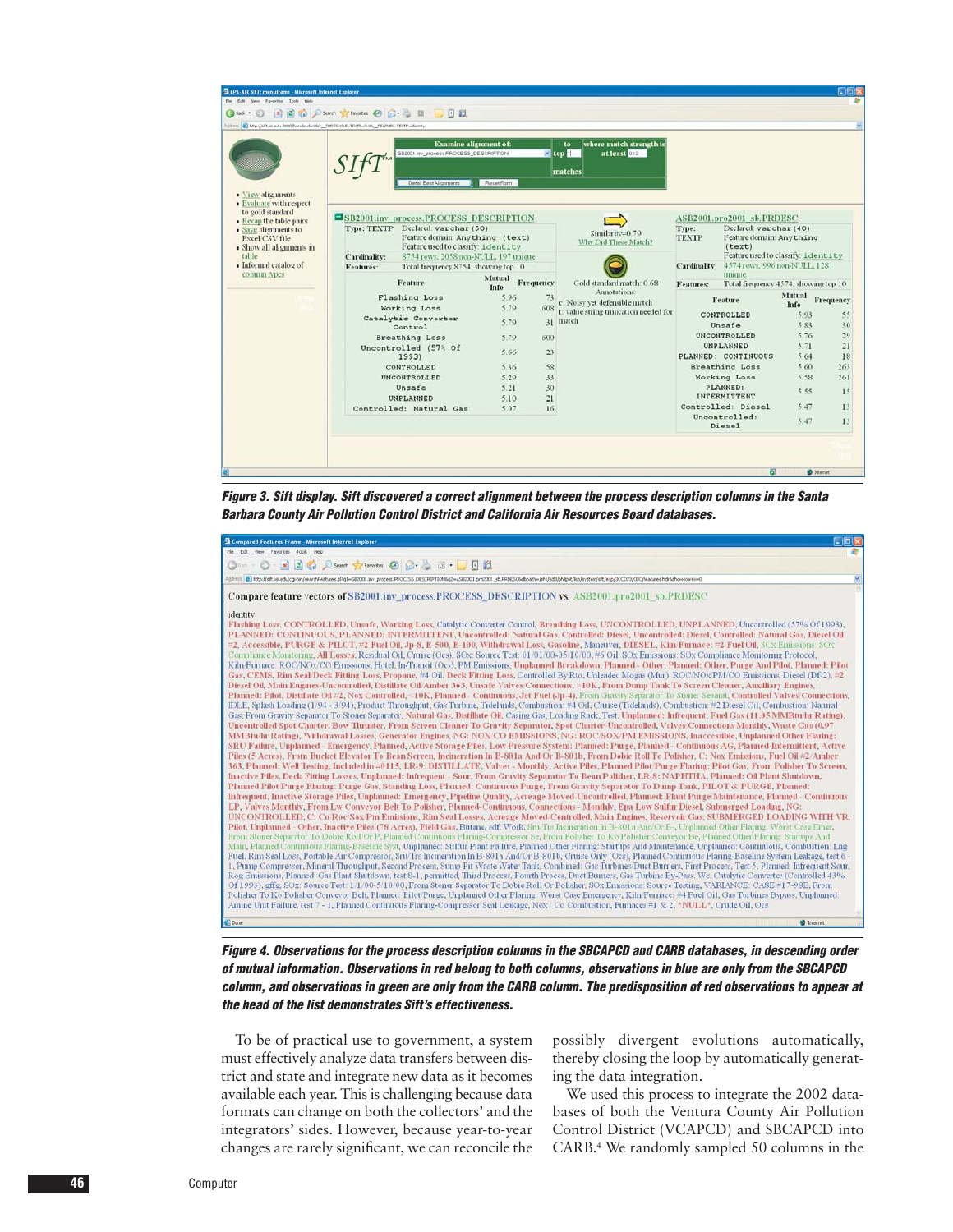automatically integrated CARB 2002 databases, then we asked a human judge to classify each aligned column according to the following guidelines:

- *Correct*. The column is aligned correctly according to the gold standard.
- *Partially correct*. The aligned column is a subset or superset of the gold standard alignment. This situation arises when we transfer only part of the column to CARB or when we must perform a join on the district tables to match the CARB schema. Solving these problems requires more than simple column alignments and is beyond this article's scope.
- *Incorrect*. The column is not aligned correctly according to the gold standard.

Table 2 shows our evaluation's results. We compute the system's accuracy by adding one point for each correct alignment, half a point for each partially correct alignment, and no points for each incorrect alignment, and then dividing the total by the sample size. Sift doesn't align some district columns into the CARB database—that is, it doesn't find any alignment for these columns. In our 50 random VCAPCD samples, Sift left nine columns unaligned; of these, six were correct and three were incorrect.

Error analysis shows that Sift is particularly bad at aligning binary (yes/no or 0/1) columns. The pointwise mutual information model isn't useful here because many columns share binary values. A separate process should align such columns, which are easy to identify. For example, we might simply compare the ratio of 0s and 1s or the raw frequency of 0s and 1s. Likely, however, we'll need more complex table and row analysis.

Each alignment includes a similarity score (from the cosine similarity metric). We can view this similarity as Sift's confidence in each alignment. For both VCAPCD and SBCAPCD, we sorted the 50 randomly sampled alignments in descending order of Sift confidence and measured the accuracy for the top *K* alignments, for  $K = \{1, 5, 10, 25, 50\}$ . For binary columns, Sift disregards the similarity score and assigns a 0 confidence score. Table 3 illustrates the results. As expected, the higher the confidence Sift has in a particular alignment, the higher the chances that this alignment is correct.

A general-purpose solution to the problem of matching entities within or across heterogeneous data sources can't depend on the presence or reliability of auxiliary data such as

| Table 2. Results for automatically generating a CARB 2002 database from |
|-------------------------------------------------------------------------|
| VCAPCD and SBCAPCD 2002 databases.                                      |

| <b>Database</b> | <b>Sample</b><br>size | <b>Correct</b> | <b>Partially</b><br>correct | <b>Incorrect</b> | <b>Accuracy</b> |  |
|-----------------|-----------------------|----------------|-----------------------------|------------------|-----------------|--|
| <b>VCAPCD</b>   | 50                    | 25             | 5                           | 20               | 55%             |  |
| <b>SBCAPCD</b>  | 50                    | 22             | 15                          | 13               | 59%             |  |

Note: Alignments judged as partially correct count 1/2 point toward the accuracy.

**Table 3. Accuracy of the top K alignments using the cosine similarity metric for 50 random samples from VCAPCD and SBCAPCD.**

| <b>Database</b> | Top 1 | Top 5 | Top 10 | <b>Top 25</b> | <b>Top 50</b> |  |
|-----------------|-------|-------|--------|---------------|---------------|--|
| <b>VCAPCD</b>   | 100%  | 100%  | 60%    | 70%           | 55%           |  |
| <b>SBCAPCD</b>  | 100%  | 100%  | 95%    | 76%           | 59%           |  |

structural information or metadata. Instead, it must leverage the available data (or observations) that describe the entities. Our technology, based on information theory principles, measures the importance of observations and then leverages them to quantify the similarity between entities.

At a minimum, our systems can dramatically reduce the time an analyst needs to find related entities in a population. However, the technology's power depends on gathering the right observations that entities might share, which in itself is an interesting avenue of future work. Given the right types of observations, our model can potentially solve several serious and urgent problems that governments face, such as terrorist detection, identity theft, and data integration. ■

#### **References**

- 1. C.E. Shannon, "A Mathematical Theory of Communication," *Bell System Technical J.*, vol. 27, no. 3, 1948, pp. 379-423.
- 2. T.M. Cover and J.A. Thomas, *Elements of Information Theory*, John Wiley & Sons, 1991.
- 3. R. Baeza-Yates and B. Ribeiro-Neto, *Modern Information Retrieval*, Addison-Wesley, 1999.
- 4. P. Pantel, A. Philpot, and E.H. Hovy, "An Information Theoretic Model for Database Alignment," *Proc. Conf. Scientific and Statistical Database Management* (SSDBM 05), IEEE CS Press, 2005, pp. 14- 23; http://2005.ssdbm.org/.
- 5. M. Tova and S. Zohar, "Using Schema Matching to Simplify Heterogeneous Data Translation," *Proc.*